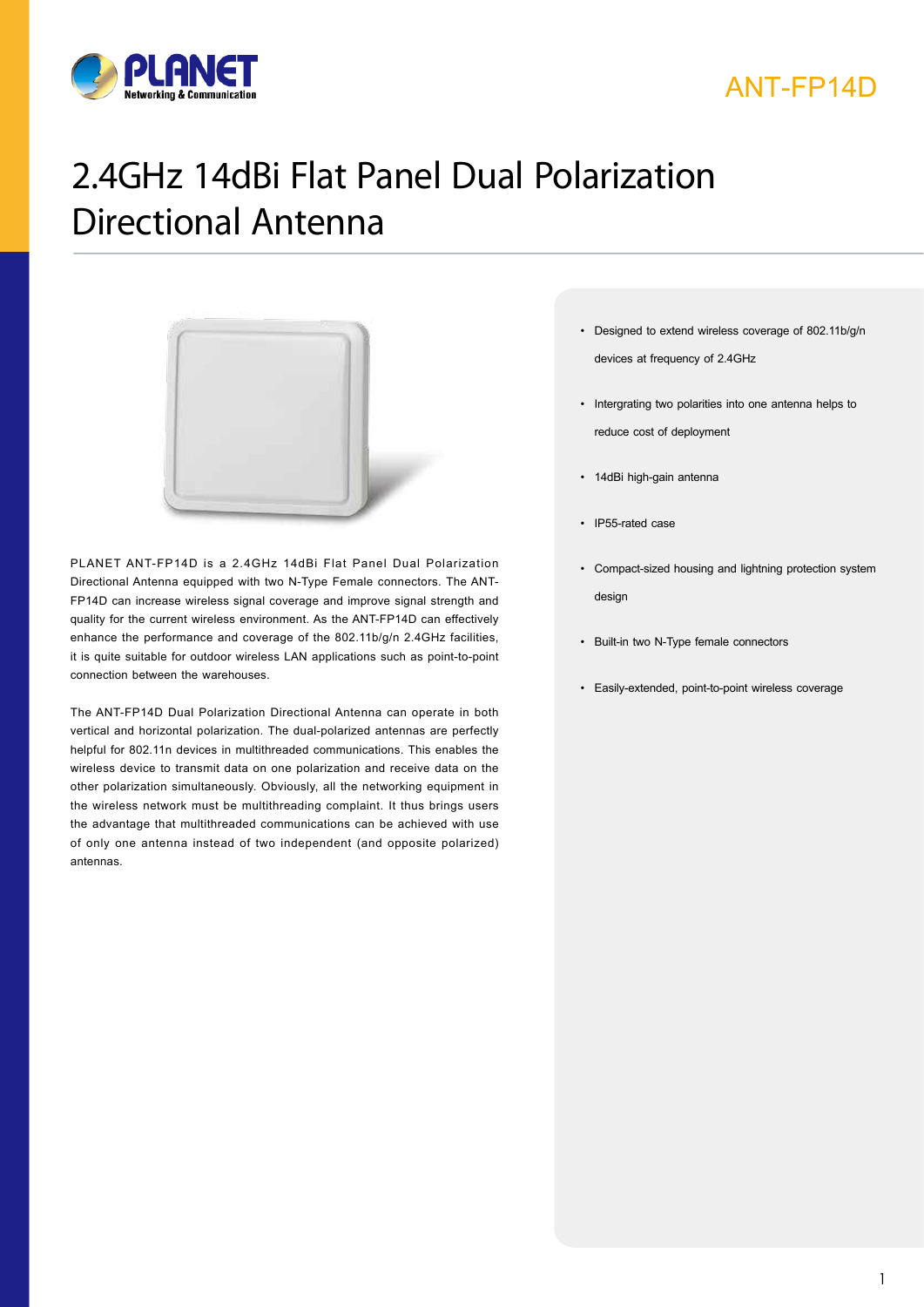

### Applications

PLANET ANT-FP14D 2.4GHz 14dBi Flat Panel Dual Polarization Directional Antenna, with its compact housing and lightning protection system design, can be flexibly installed in any outdoor wireless environment to meet today's wireless LAN requirements, such as wide wireless signal coverage and improved signal strength and quality.



\* For extension, you can add WL-N-10 N-Male (male pin) to N-Female (female pin) between RF Cable and Antenna.